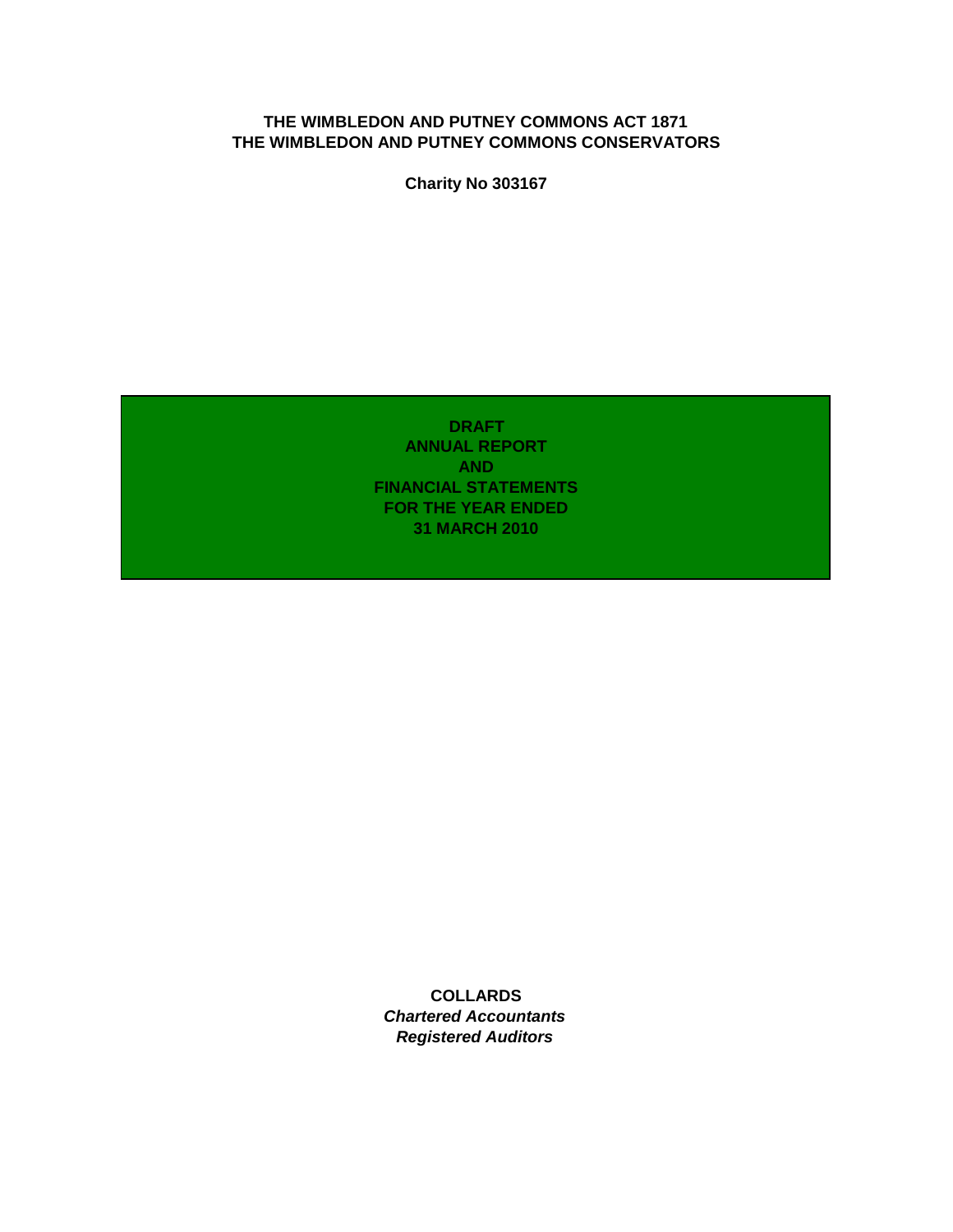#### **WIMBLEDON AND PUTNEY COMMONS CONSERVATORS REPORT OF THE CONSERVATORS FOR THE YEAR ENDED 31 MARCH 2010**

The Conservators submit their Report and audited Financial Statements for the year ended 31 March 2010.

### **REFERENCE AND ADMINISTRATIVE INFORMATION**

| <b>CHARITY NAME</b>                                     | Wimbledon and Putney Commons<br>Conservators                                                                                                                                                                                                                                                                                                  |
|---------------------------------------------------------|-----------------------------------------------------------------------------------------------------------------------------------------------------------------------------------------------------------------------------------------------------------------------------------------------------------------------------------------------|
| <b>CHARITY REGISTRATION NUMBER -</b>                    | 303167                                                                                                                                                                                                                                                                                                                                        |
| REGISTERED ADDRESS                                      | <b>Manor Cottage</b><br>Wimbledon Common<br>London<br><b>SW19 5NR</b>                                                                                                                                                                                                                                                                         |
| <b>CONSERVATORS</b>                                     | Mr Andrew Simon (elected Chairman 12 April 2010)<br>Mrs Diana de Coverly Veale<br>Mr David Devons (Chairman until 12 April 2010 and<br>thereafter Vice Chairman)<br>Sir Robert Andrew (retired 30 April 2009)<br>Sir Ian Andrews (appointed 1 May 2009)<br>Mr Derek Frampton<br>Dr Stephen Frank<br>Mr John Horrocks<br>Mr Norman Plastow MBE |
| <b>CLERK AND RANGER, CEO</b><br>DEPUTY CLERK AND RANGER | Mr Gordon Vincent<br>Ms Paula Graystone                                                                                                                                                                                                                                                                                                       |
| <b>BANKERS</b>                                          | Barclays Bank plc<br>8 Alexandra Road<br>Wimbledon<br>London<br><b>SW197LA</b>                                                                                                                                                                                                                                                                |
| <b>AUDITORS</b>                                         | Collards<br>22 London Road<br>Horsham<br><b>West Sussex</b><br><b>RH12 1AY</b>                                                                                                                                                                                                                                                                |
| <b>SOLICITORS</b>                                       | Gregsons<br>St Christopher's House<br><b>Tabor Grove</b><br>Wimbledon<br>London<br><b>SW19 4EX</b>                                                                                                                                                                                                                                            |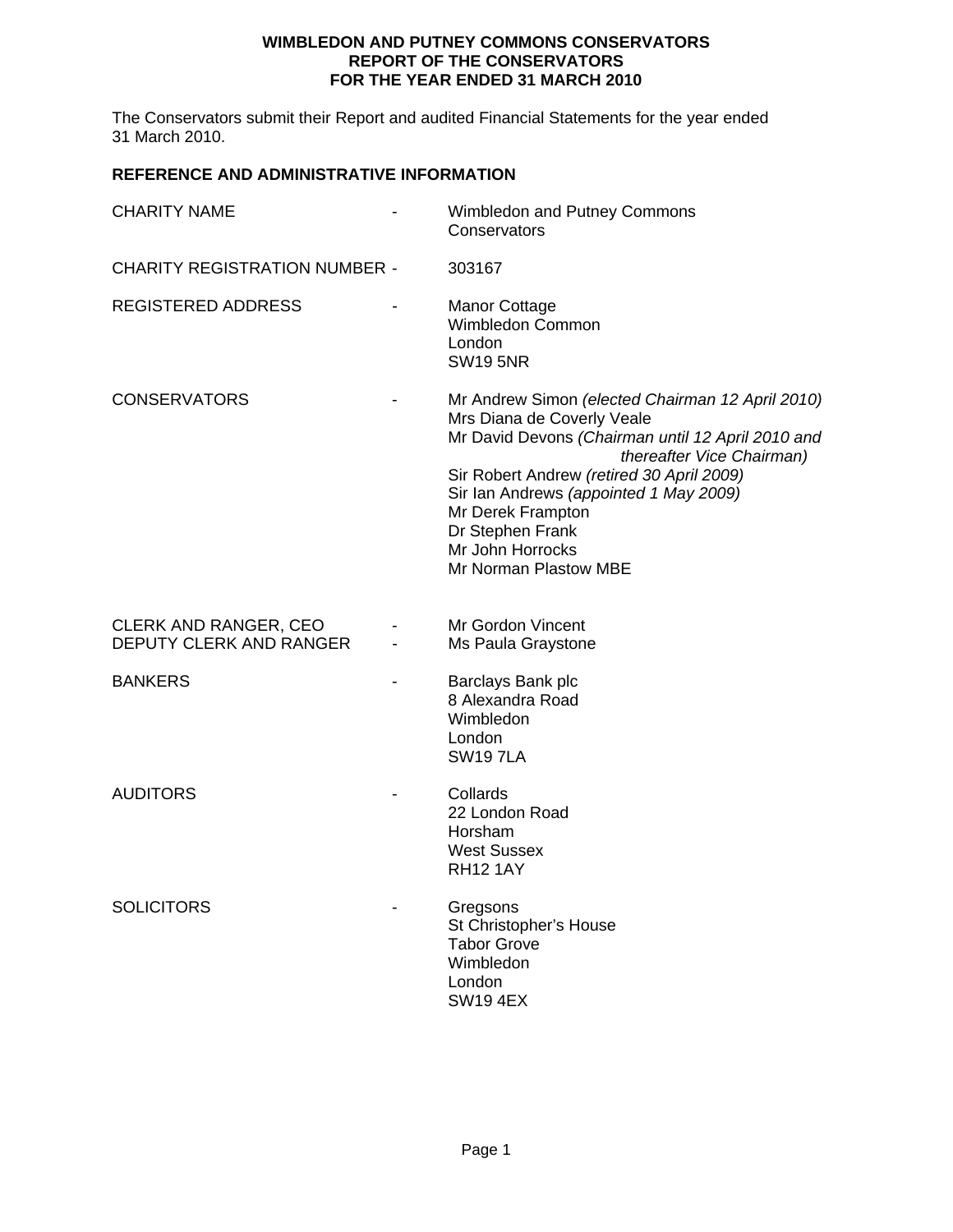#### **WIMBLEDON AND PUTNEY COMMONS CONSERVATORS REPORT OF THE CONSERVATORS FOR THE YEAR ENDED 31 MARCH 2010**

#### **Structure Governance and Management**

The Conservators have vested in them as Trustees under the Wimbledon and Putney Commons Act 1871 the property and assets of Wimbledon Common (including Wimbledon Green and Putney Heath) and Putney Lower Common and are charged with administering the income and expenditure in accordance with the provisions of the Act. Under the Act the Conservators are prohibited from selling any land or property on the Commons. Five Conservators are individually elected every three years by those who are on the electoral register and live within three-quarters of a mile from the Commons or within the old parish of Putney as at 1871. Three further Conservators are appointees of the Secretary of State for Defence, the Home Secretary and the Secretary of State for the Environment, Food and Rural Affairs.

#### **Objects and Activities**

The land under the jurisdiction of the Conservators is administered by the Conservators with a view to its preservation as an open space for the purposes of exercise and recreation. This is the principal object set out in the Wimbledon and Putney Commons Act 1871 and includes the management of the land and its flora and fauna and the preservation of its natural state.

The management is carried out on a day-to-day basis by the Clerk and Ranger, Chief Executive, who is supported by a staff of 20. The Conservators meet a minimum of 12 times a year, normally on the second Monday of each month, and the public is entitled to attend these meetings to observe the proceedings.

#### **Achievements and Performance**

The Putney Hospital site on Putney Lower Common has seen little visible progress. The dilapidated buildings remain and there is no immediate prospect of demolition or redevelopment. Detailed terms were agreed in March 2010, following several years of negotiations between the Wandsworth Primary Care Trust, Wandsworth Council, and the Conservators, but at the date of writing this report the documents have not as yet been fully executed and dated. However, when that takes place, the planning consent will be issued and come into effect. At the same time, certain land at the rear of the site will be transferred to the Conservators to form an additional part of Putney Lower Common. That land is to compensate for the Conservators agreement that a slightly smaller area of common land can be used to form a new access road from Lower Richmond Road to the former hospital site (ownership of the access road will however remain with the Conservators under the terms agreed).

David Devons, an elected Conservator since 1994, stood down as Chairman in April this year after eight years. The Board thanked David for being an exemplary Chairman and for guiding them through some very difficult times. Andrew Simon an elected Conservator and Vice Chairman for the last 3 years was appointed in his place. Andrew, a retired solicitor, has lived in Wimbledon and Putney for over 30 years. On being appointed Andrew paid tribute to David Devons' achievements as Chairman, and reiterated his own overriding concern to keep the commons independent and free of party political control.

The legality of our Bye-law to exclude dogs temporarily from certain areas on the Commons – particularly to allow skylarks to nest on the Plain - was challenged. After discussions with Defra it was agreed that the wording should be amended to deal with the specific problems of dogs discouraging ground-nesting birds, and to put the legality of the Bye-law beyond doubt.

After protracted discussions with the Charity Commission and, with advice from a local surveyor, a scheme for granting easements was offered to owners of those properties around the Wimbledon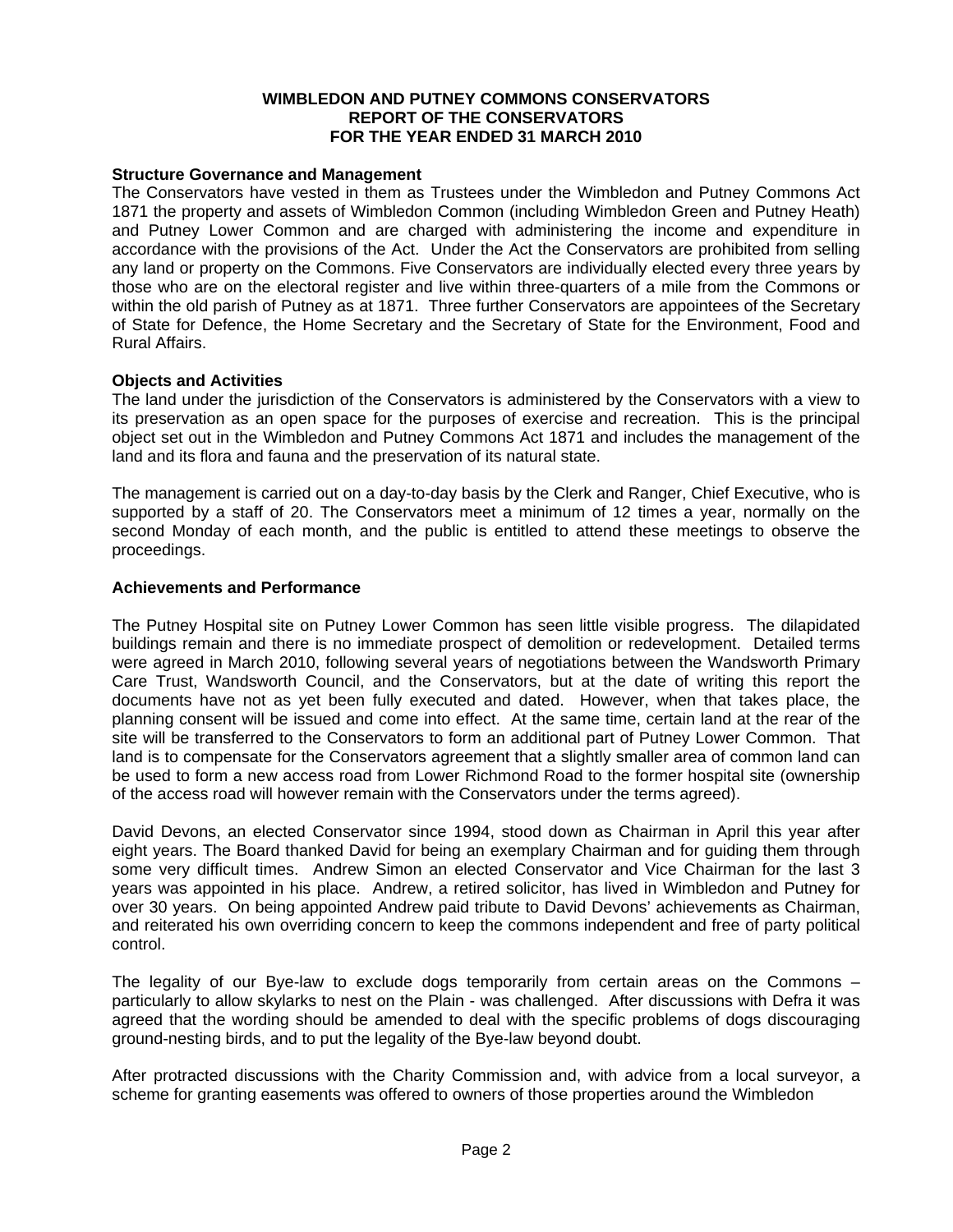#### **WIMBLEDON AND PUTNEY COMMONS CONSERVATORS REPORT OF THE CONSERVATORS (CONTINUED)**

Village end of Wimbledon Common who have to cross a verge belonging to the Conservators in order to access the highway. It was a delicate balance to devise a scheme which was the best that could be reasonably obtained for the Conservators – a registered charity – and which was fair and reasonable for the property owners.

The long envisaged scallop was finally created in the river bank of Beverley Brook by the Scout Field near the Richardson Evans Memorial Playing Fields last autumn. With judicious seeding of the bank and a planted reed bed it will provide a valuable haven for river life.

In 2009, the London in Bloom Awards included a category for "Best Common" for the first time. With permission of the Conservators, Merton Council put Wimbledon Common forward for the award. A team of judges was shown around the Common by Dr Stephen Frank, focusing in particular on Queensmere and the work that had been done to encourage the swans to nest; and also on the Plain and the efforts to encourage the acid grassland, and the skylarks to return. Much to the Conservators delight Wimbledon Common was placed first in the category. This Award was sponsored by the Metropolitan Public Gardens Association (MPGA). The Conservators were presented with the award by Mrs Joyce Bellamy MBE, the Secretary of the MPGA, in October 2009. She said "London's commons are very special places with wonderful landscapes and abundant wildlife, whilst also providing a wide range of recreational opportunities".

Working under the guidance of our Woodland Management Plan and Higher Level Stewardship Agreement, conservation work has continued on Wimbledon Common and Putney Heath.

Alongside the Conservators' continued commitment to the preservation of the Commons heathland habitat, much time and effort have been spent by staff and volunteers in thinning areas of holly along public footpaths and horse rides.

All work carried out to the Commons woodlands follows Forestry Commission, Natural England and UK Woodland Assurance Standards and is therefore designed specifically to enhance the bio-diversity of woodland habitats and their amenity value for public enjoyment.

Other projects have included the creation of a small reed bed on Kingsmere, the construction of improved floating platforms on Queensmere, and the establishment of dog restriction zones for the added protection of birds on the Plain and Queensmere.

Plans were developed during the year for the comprehensive refurbishment of the women's and men's lavatories at the Windmill public car park. Work on the women's lavatories began just after the financial year end, and it is hoped that both will have been completed by mid-June.

#### **Financial Review**

#### Income

General activities in 2009/10 showed a surplus of £197,499 (2008/09 - £190,534). These figures are stated before any transfers between the General Conservancy Fund and the designated funds. In 2009/10 the Commons Levy raised a total of £936,536 (2008/09 - £891,939). The increase is linked to the Retail Prices Index figure (RPI) for the month of September in the preceding year. Although this normally increases from year to year, the RPI figure for September 2009 was 1.4% lower than in September 2008, meaning that the Commons Levy for 2010/11 has been reduced by the same percentage.

#### **Expenditure**

Total expenditure for the year amounted to £1,237,539. Staff remuneration at £861,644 remains the largest single item of expenditure.

A transfer of £12,000 has been made to the Election Reserve Fund: this is a sinking fund created to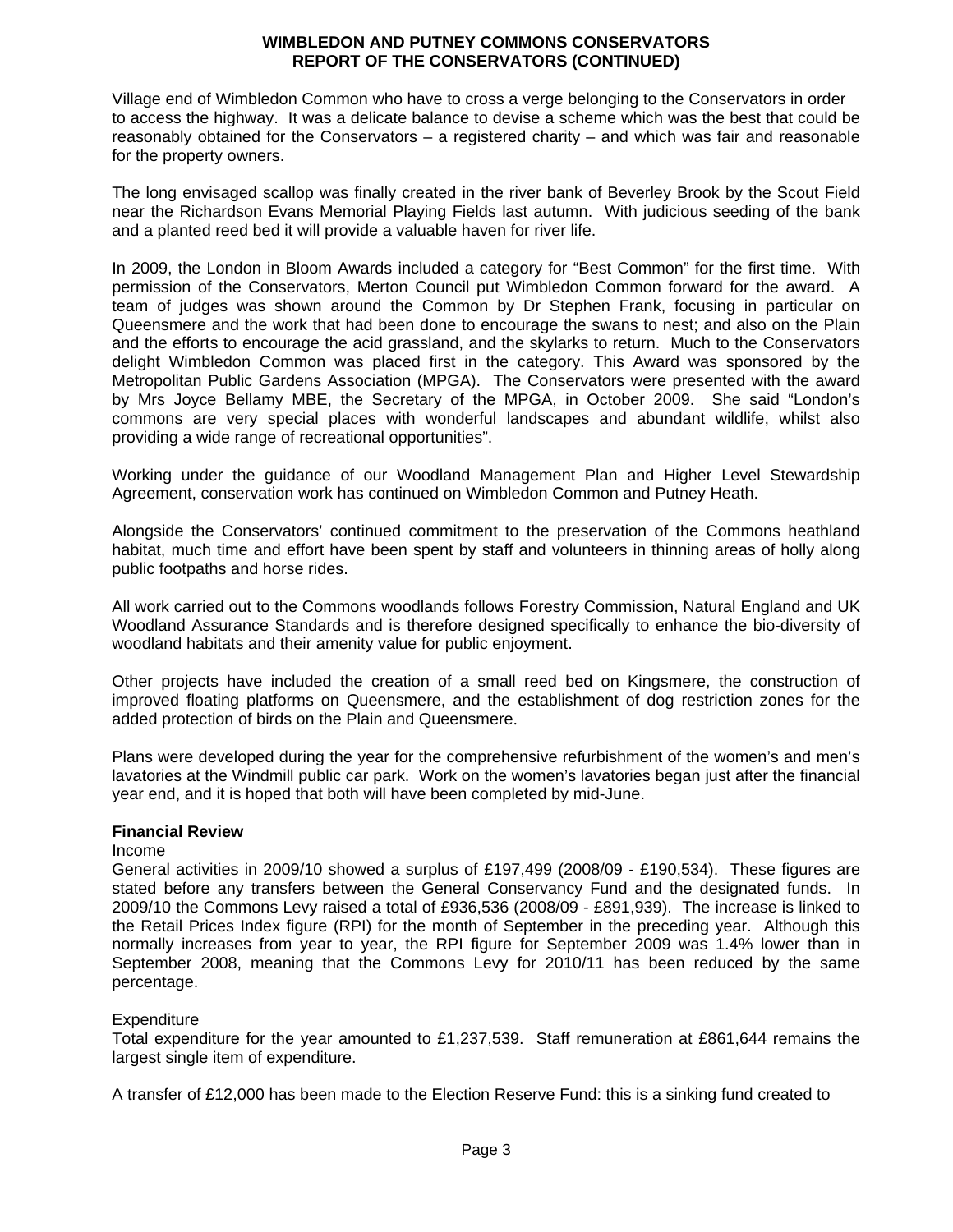#### **WIMBLEDON AND PUTNEY COMMONS CONSERVATORS REPORT OF THE CONSERVATORS (CONTINUED)**

accumulate sufficient funds to cover the cost of the next election in 2012: In accordance with the Charities Commission guidelines a further transfer of £180,000 has been made to the Special Projects Reserve Fund to build up sufficient working capital resources for the future.

An amount of £1,273,400 is held in the Mill House Fund representing the balance at the end of the year from monies invested from the proceeds of the enforced sale of Mill House, less any purchases of land or buildings made out of this fund. The capital value of these has improved since last year by some £260,000.

#### **The General Conservancy Fund**

This fund is maintained to meet the immediate day-to-day expenses of the Commons.

#### **Risk Assessment**

The Conservators review regularly an assessment of the risks to which the Charity may be exposed. These risks are wide ranging and involve the organisational structure, employment issues, health and safety, fraud and misappropriation, financial management, impact of government legislation, public perception and legislative compliance. The review process sets out the risks relevant to the Charity and the action taken to ensure these are properly addressed.

#### **Plans for the Future**

The Conservators plan to continue the activities outlined above in the forthcoming year*.* 

#### **Conservators' Responsibilities**

The Conservators acknowledge their responsibility for the preparation of the financial statements for each financial year in accordance with Section 2 of the Wimbledon and Putney Commons Act 1871, which give a true and fair view of the state of affairs and of the surplus or deficit for the period.

To prepare such financial statements the Conservators should:-

- Select suitable accounting policies and then apply them consistently;
- Make judgements and estimates that are reasonable and prudent;
- State whether applicable accounting standards have been followed, subject to any material departures, disclosed and explained in the financial statements;
- Prepare the financial statements on a going-concern basis.

#### **Auditors**

Collards were re-appointed as auditors of the Charity during the year and have expressed their willingness to continue in office.

#### **Annual Open Meeting**

The financial statements and Conservators' report are submitted each year for the approval by the Conservators at their Annual Open Meeting held in June.

**ANDREW SIMON Chairman 21 June 2010**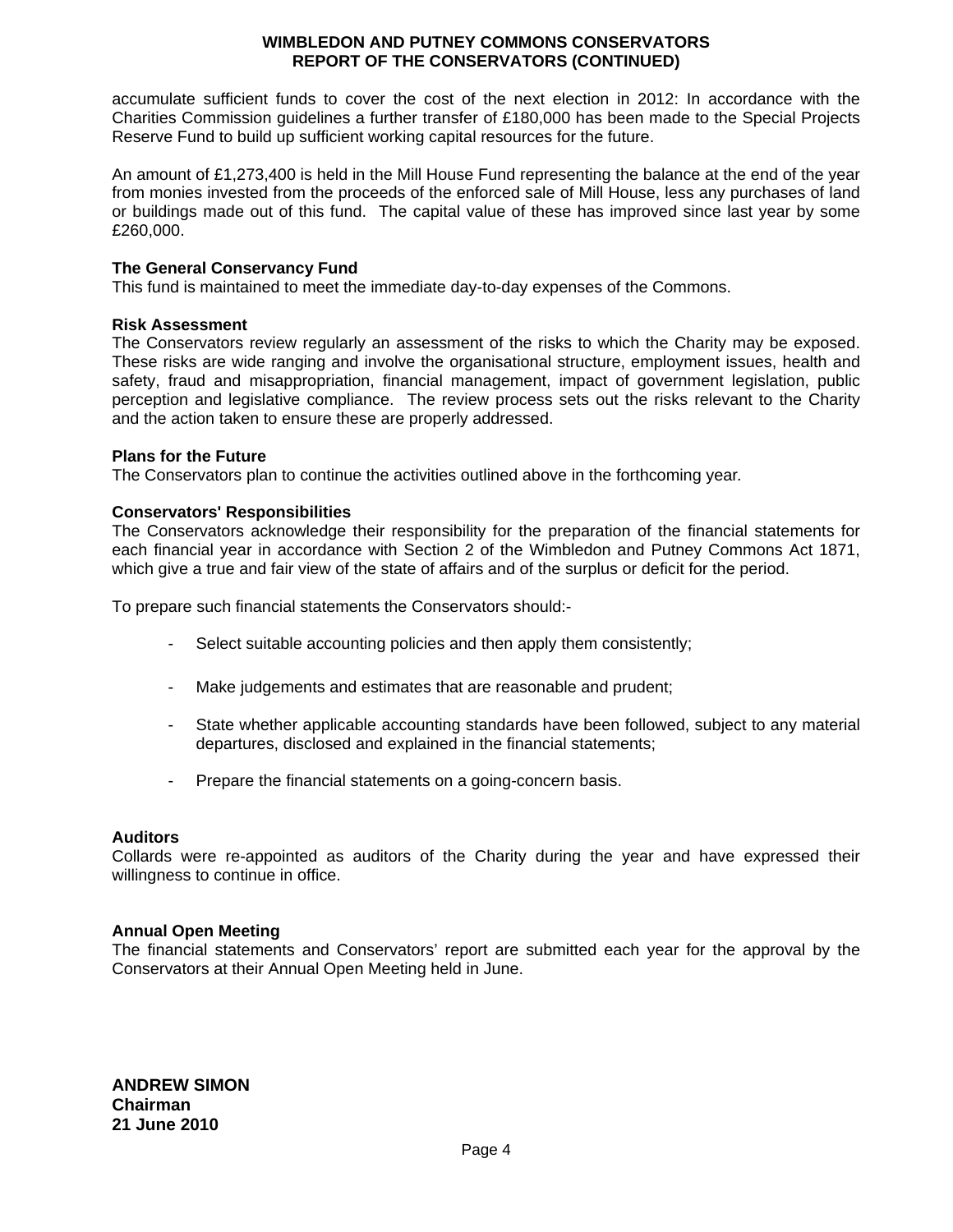#### **WIMBLEDON AND PUTNEY COMMONS CONSERVATORS REPORT OF THE INDEPENDENT AUDITORS TO THE WIMBLEDON AND PUTNEY COMMONS CONSERVATORS**

We have audited the financial statements of the Wimbledon and Putney Commons Conservators for the year ended 31 March 2010 which comprise the Statement of Financial Activities, the Income and Expenditure account, the Balance Sheet and the notes to the financial statements. These financial statements have been prepared under the accounting polices set out therein.

This report is made solely to the Conservators, as a body, in accordance with Section 43 of the Charities Act 1993 and the regulations made under Section 44 of that act. To the fullest extent permitted by law, we do not accept or assume responsibility to anyone other than the Conservators as a body and as a charity for our audit work, for this report, or for the opinions we have formed.

#### **Respective Responsibilities of the Conservators and the Auditors**

As described in the Statement of Conservators' Responsibilities on page 4, the Conservators are responsible for the preparation of the Annual Report and financial statements in accordance with applicable law and United Kingdom Accounting Standards (United Kingdom Generally Accepted Accounting Practice) and for being satisfied that the financial statements give a true and fair view.

We have been appointed as auditors under section 43 of the Charities Act 1993 and report in accordance with section 44 of that Act.

Our responsibility is to audit the financial statements in accordance with relevant legal and regulatory requirements and International Standards on Auditing (UK and Ireland).

We report to you our opinion as to whether the financial statements give a true and fair view and are properly prepared in accordance with the Charities Act 1993. We would also report to you whether, in our opinion the information given in the Report of the Conservators is not consistent with those financial statements, the charity has not kept adequate accounting records, if the charity's financial statements are not in agreement with accounting records and returns, or if we have not received all the information and explanations we require for our audit.

#### **Basis of audit Opinion**

We conducted our audit in accordance with International Standards on Auditing (UK and Ireland) issued by the Auditing Practices Board. An audit includes examination, on a test basis, of evidence relevant to the amounts and disclosures in the financial statements. It also includes an assessment of the significant estimates and judgements made by the Conservators in the preparation of the financial statements, and of whether the accounting policies are appropriate to the charities' circumstances, consistently applied and adequately disclosed.

We planned and performed our audit so as to obtain all the information and explanations which we considered necessary in order to provide us the sufficient evidence to give reasonable assurance that the financial statements are free from material misstatement, whether caused by fraud or other irregularity or error. In forming our opinion we also evaluated the overall adequacy of the presentation of information in the financial statements.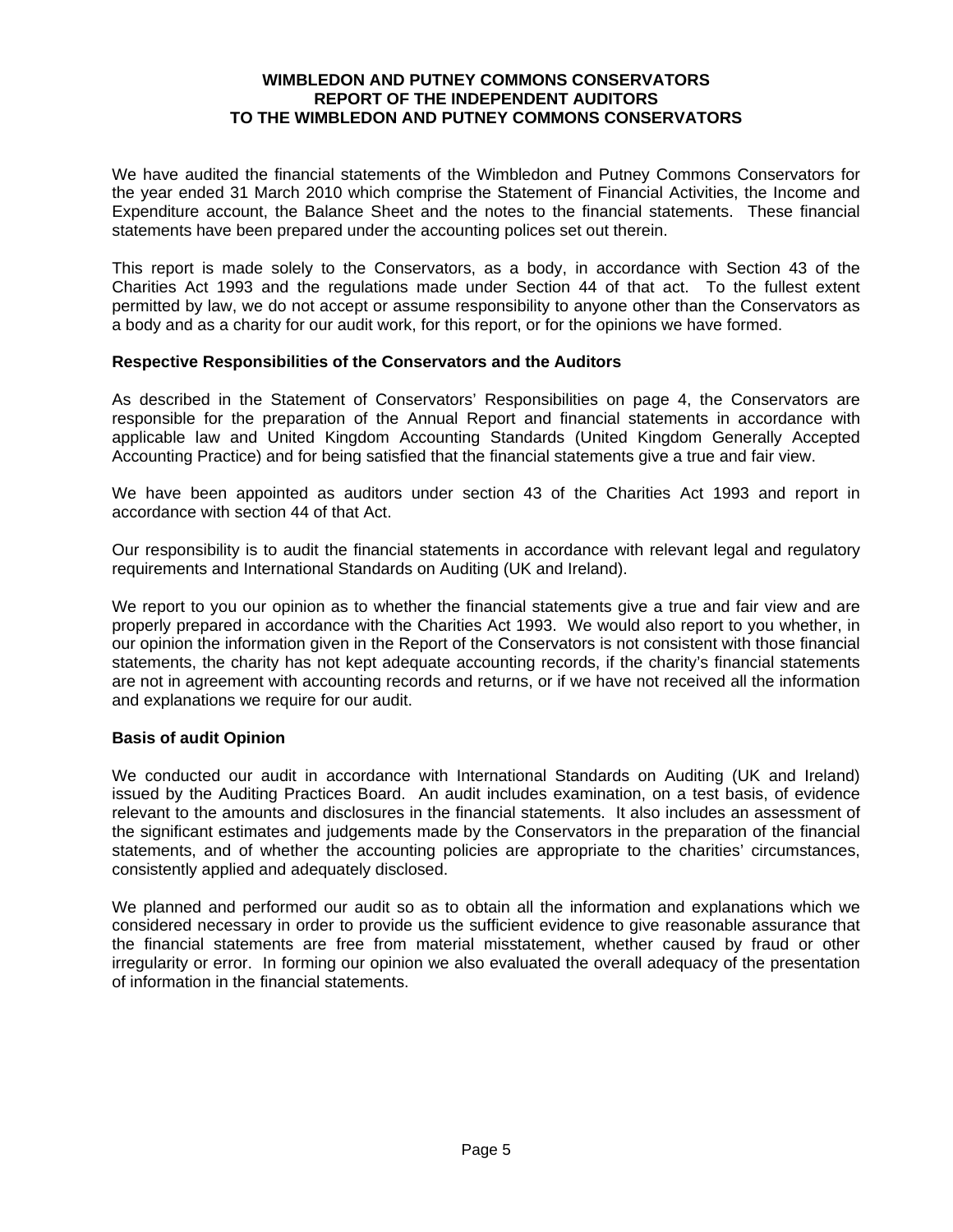#### **WIMBLEDON AND PUTNEY COMMONS CONSERVATORS REPORT OF THE INDEPENDENT AUDITORS TO THE WIMBLEDON AND PUTNEY COMMONS CONSERVATORS (CONTINUED)**

#### **Opinion**

In our opinion:

- The financial statements give a true and fair view, in accordance with United Kingdom Generally Accepted Accounting Practice, of the state of the charity's affairs as at 31<sup>st</sup> March 2010 and of its incoming resources and application of resources, including its expenditure, for the year then ended, and
- have been properly prepared in accordance with the Charities Act 1993.

**W G Benzie, CA Senior Statutory Auditor For and on behalf of Collards Chartered Accountants 22 London Road Horsham West Sussex RH12 1AY** 

**21 June 2010**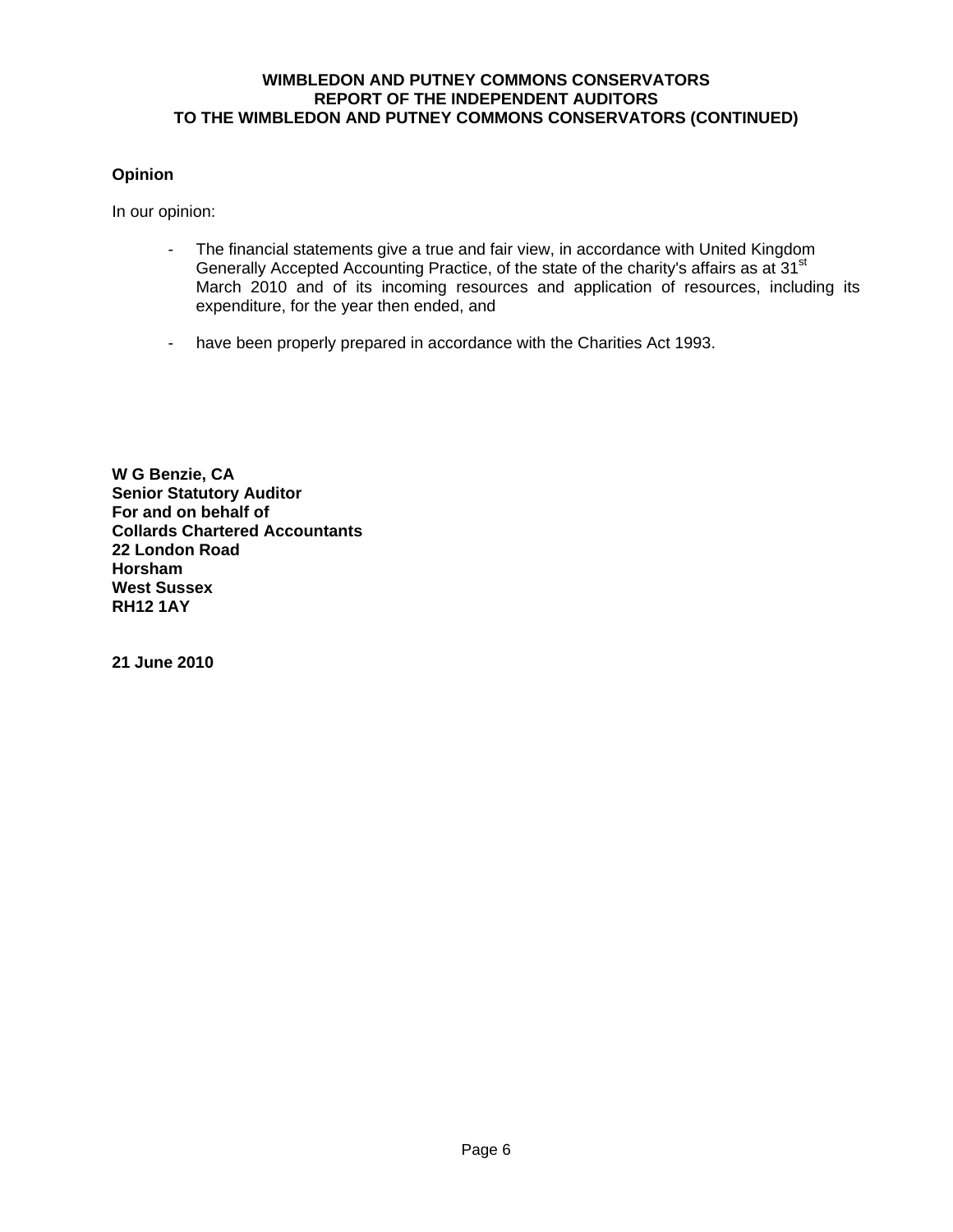#### **WIMBLEDON AND PUTNEY COMMONS CONSERVATORSSTATEMENT OF FINANCIAL ACTIVITIES FOR THE YEAR ENDED 31 MARCH 2010**

|                                                                       | Notes          | 2010                   |                                    |                                               |                           |              | 2009            |                                    |                                                      |                           |              |
|-----------------------------------------------------------------------|----------------|------------------------|------------------------------------|-----------------------------------------------|---------------------------|--------------|-----------------|------------------------------------|------------------------------------------------------|---------------------------|--------------|
|                                                                       |                | General<br><b>Fund</b> | Election<br>Reserve<br><b>Fund</b> | <b>Special</b><br>Projects<br>Reserve<br>Fund | <b>Mill House</b><br>Fund | <b>Total</b> | General<br>Fund | Election<br>Reserve<br><b>Fund</b> | <b>Special</b><br>Projects<br>Reserve<br><b>Fund</b> | <b>Mill House</b><br>Fund | <b>Total</b> |
|                                                                       |                | £                      | £                                  | £                                             | £                         |              | £               | £                                  | £                                                    | £                         |              |
| Incoming Resources from generated funds                               |                |                        |                                    |                                               |                           |              |                 |                                    |                                                      |                           |              |
| Grants and donations                                                  | $\overline{4}$ | 70,622                 | $\overline{\phantom{a}}$           |                                               | $\blacksquare$            | 70,622       | 59,406          | $\overline{\phantom{a}}$           |                                                      |                           | 59,406       |
| Golf clubs                                                            |                | 19,762                 |                                    |                                               |                           | 19,762       | 6,587           |                                    |                                                      |                           | 6,587        |
| Sundry sales                                                          |                | 29,224                 |                                    |                                               |                           | 29,224       | 32,677          |                                    |                                                      |                           | 32,677       |
| Rents from land and properties                                        |                | 352,897                |                                    |                                               |                           | 352,897      | 337,311         |                                    |                                                      |                           | 337,311      |
| <b>Bank interest</b>                                                  |                | 5,016                  |                                    |                                               |                           | 5,016        | 29,211          |                                    |                                                      |                           | 29,211       |
| Income from Mill House Fund                                           |                | 20,981                 |                                    |                                               |                           | 20,981       | 74,996          |                                    |                                                      |                           | 74,996       |
| Incoming resources from charitable activities                         |                | 498,502                |                                    |                                               | $\sim$                    | 498,502      | 540,188         |                                    |                                                      | $\overline{a}$            | 540,188      |
| Levy received from Councils                                           | 5              | 936,536                |                                    |                                               |                           | 936,536      | 891,939         |                                    |                                                      |                           | 891,939      |
| <b>Total incoming resources</b>                                       |                | 1,435,038              |                                    |                                               | $\overline{a}$            | 1,435,038    | 1,432,127       | $\overline{\phantom{a}}$           |                                                      | $\sim$                    | 1,432,127    |
| <b>Resources Expended</b>                                             |                |                        |                                    |                                               |                           |              |                 |                                    |                                                      |                           |              |
| Direct charitable expenditure                                         |                | 1,052,481              |                                    | $\overline{a}$                                | $\overline{\phantom{a}}$  | 1,052,481    | 1,062,270       | $\sim$                             | $\overline{a}$                                       |                           | 1,062,270    |
| Governance costs                                                      | 6              | 185,058                |                                    |                                               |                           | 185,058      | 179,323         | 34,808                             |                                                      |                           | 214,131      |
| Property expenditure                                                  | 6              |                        |                                    |                                               |                           |              |                 |                                    |                                                      | 467,872                   | 467,872      |
|                                                                       |                | 1,237,539              |                                    |                                               | $\overline{a}$            | 1,237,539    | 1,241,593       | 34,808                             | $\overline{\phantom{a}}$                             | 467,872                   | 1,744,273    |
| Surplus/(Deficit) before recognised<br>losses on investments for year |                | 197,499                |                                    |                                               |                           | 197,499      | 190,534         | (34, 808)                          |                                                      | (467, 872)                | (312, 146)   |
| Unrealised gain/(loss) on investments                                 | 12             |                        |                                    |                                               | 220,371                   | 220,371      |                 |                                    |                                                      | (270, 670)                | (270, 670)   |
| Surplus/(Deficit) after recognised<br>losses on investments for year  |                | 197,499                |                                    |                                               | 220,371                   | 417,870      | 190,534         | (34, 808)                          |                                                      | (738, 542)                | (582, 816)   |
| <b>Transfers</b><br>To/from designated funds                          | 15 & 16        | (192,000)              | 12,000                             | 180,000                                       |                           |              | (187,000)       | 12,000                             | 175,000                                              |                           |              |
|                                                                       |                | 5.499                  | 12,000                             | 180,000                                       | 220,371                   | 417,870      | 3,534           | (22, 808)                          | 175,000                                              | (738, 542)                | (582, 816)   |
| Reserves brought forward                                              |                | 47,030                 | 14,528                             | 367,185                                       | 1,053,029                 | 1,481,772    | 43,496          | 37,336                             | 192,185                                              | 1,791,571                 | 2,064,588    |
| <b>Reserves at Year End</b>                                           |                | 52,529                 | 26,528                             | 547,185                                       | 1,273,400                 | 1,899,642    | 47,030          | 14,528                             | 367,185                                              | 1,053,029                 | 1,481,772    |
|                                                                       |                |                        |                                    |                                               |                           |              |                 |                                    |                                                      |                           |              |

Note: The Election Reserve Fund and The Special Projects Reserve Fund are Designated Funds, the purposes of which are set out in the notes on page 16. The Mill House Fund represents the funds remaining from the enforced sale of Mill House less property expenditure and any unrealised loss on investments.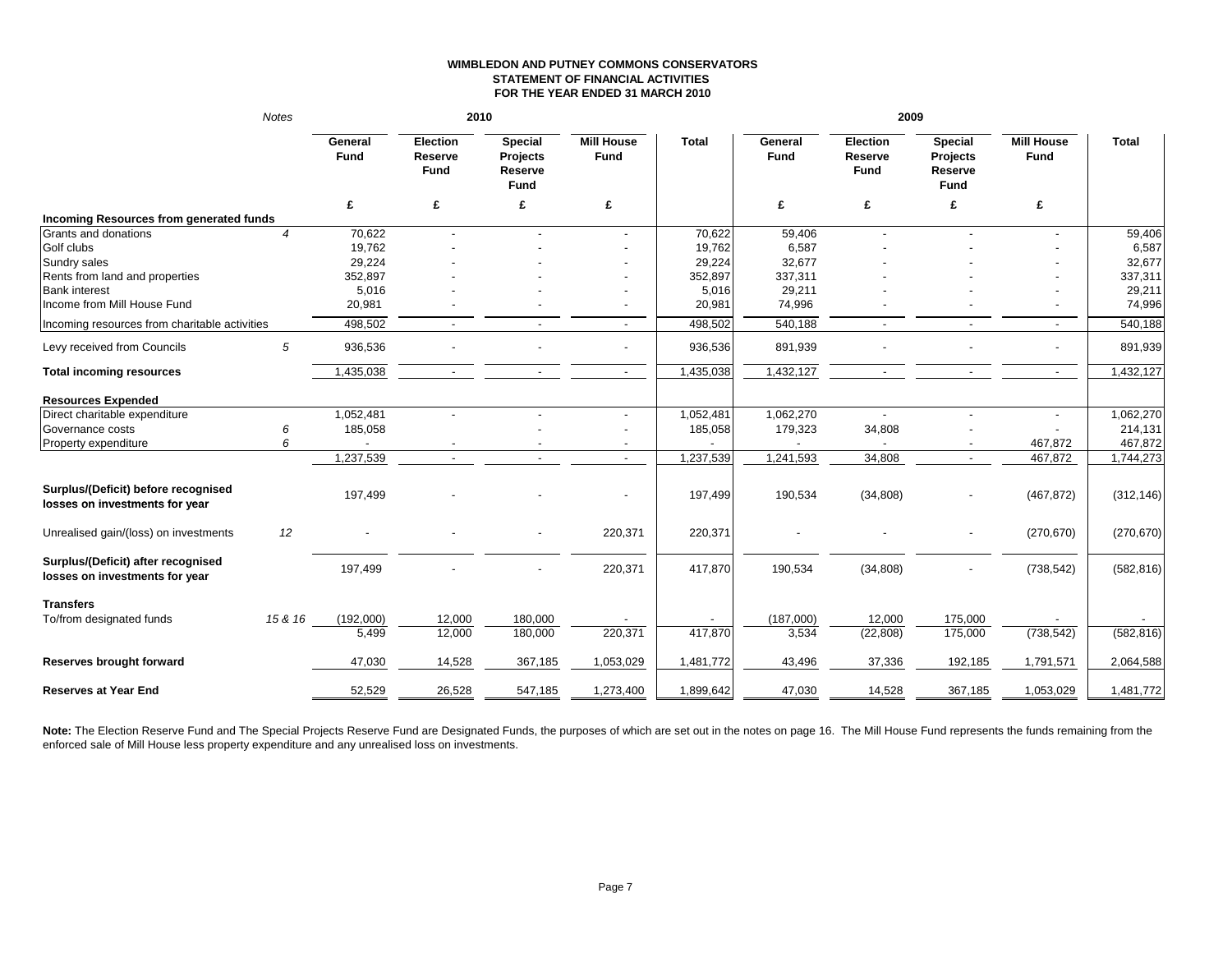#### **WIMBLEDON AND PUTNEY COMMONS CONSERVATORS INCOME AND EXPENDITURE ACCOUNT FOR THE YEAR ENDED 31 MARCH 2010**

|                                                                     | notes          | 2010           |           | 2009    |            |  |
|---------------------------------------------------------------------|----------------|----------------|-----------|---------|------------|--|
| <b>INCOME</b>                                                       |                | £              | £         | £       | £          |  |
| <b>Levy received from Councils</b>                                  |                |                | 936,536   |         | 891,939    |  |
| Rents from land and properties                                      |                |                |           |         |            |  |
| Sports facilities                                                   |                | 216,782        |           | 219,747 |            |  |
| Property rents and wayleaves                                        |                | 85,895         |           | 85,114  |            |  |
| Rent from filming and fairs                                         |                | 50,220         |           | 32,450  |            |  |
|                                                                     |                |                | 352,897   |         | 337,311    |  |
| Other Income                                                        |                |                |           |         |            |  |
| Grants and donations                                                | 4              | 70,622         |           | 59,406  |            |  |
| Golf clubs                                                          |                | 19,762         |           | 6,587   |            |  |
| Sundry sales                                                        |                | 29,224         |           | 32,677  |            |  |
|                                                                     |                |                | 119,608   |         | 98,670     |  |
| Deposit and Investment income                                       |                |                |           |         |            |  |
| Income from deposits                                                |                | 5,016          |           | 29,211  |            |  |
| Income from investments                                             |                | 20,981         |           | 74,996  |            |  |
|                                                                     |                |                | 25,997    |         | 104,207    |  |
|                                                                     |                |                | 1,435,038 |         | 1,432,127  |  |
|                                                                     |                |                |           |         |            |  |
| <b>EXPENDITURE</b>                                                  |                |                |           |         |            |  |
| <b>Direct Charitable Expenditure</b>                                |                |                |           |         |            |  |
| Windmill                                                            | 2              | 1,363          |           | 9,835   |            |  |
| Commons security                                                    | $\overline{c}$ | 423,362        |           | 406,466 |            |  |
| Commons maintenance                                                 | $\sqrt{2}$     | 368,972        |           | 360,861 |            |  |
| Playing fields maintenance                                          | $\sqrt{2}$     | 148,370        |           | 181,453 |            |  |
| Property maintenance                                                | $\sqrt{2}$     | 110,414        |           | 103,655 |            |  |
| Property expenditure                                                | $\overline{c}$ | $\blacksquare$ |           | 467,872 |            |  |
|                                                                     |                |                | 1,052,481 |         | 1,530,142  |  |
| Governance                                                          | 2              |                | 185,058   |         | 214,131    |  |
| <b>TOTAL EXPENDITURE</b>                                            |                |                | 1,237,539 |         | 1,744,273  |  |
| <b>SURPLUS (DEFICIT) BEFORE</b><br><b>RECOGNISED SURPLUS/LOSSES</b> | 1(a)           |                | 197,499   |         | (312, 146) |  |
| <b>RECOGNISED SURPLUS(LOSSES)</b>                                   |                |                |           |         |            |  |
| Unrealised surplus(loss) on investments                             | 12             |                | 220,371   |         | (270, 670) |  |
| <b>SURPLUS (DEFICIT)</b>                                            |                |                | 417,870   |         | (582, 816) |  |
| <b>FOR YEAR AFTER RECOGNISED</b><br><b>SURPLUS/LOSSES</b>           |                |                |           |         |            |  |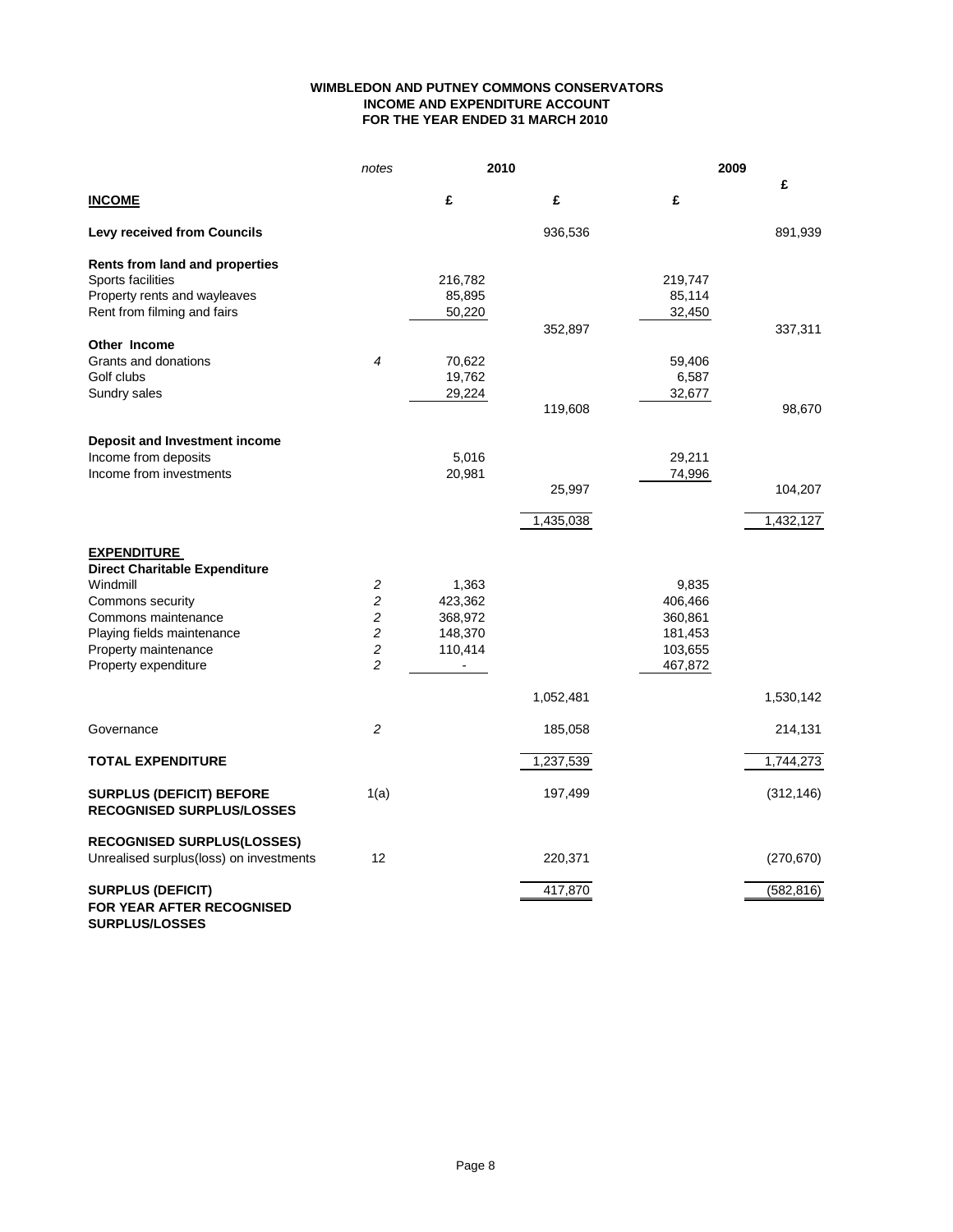#### **WIMBLEDON AND PUTNEY COMMONS CONSERVATORS BALANCE SHEET AS AT 31 MARCH 2010**

|                                                                                                       | notes            |         | 2010                                               | 2009    |                                                   |
|-------------------------------------------------------------------------------------------------------|------------------|---------|----------------------------------------------------|---------|---------------------------------------------------|
|                                                                                                       |                  | £       | £                                                  | £       | £                                                 |
| <b>FIXED ASSETS</b>                                                                                   | 1(a)/(f)         |         | 100,008                                            |         | 45,706                                            |
| <b>CURRENT ASSETS</b>                                                                                 |                  |         |                                                    |         |                                                   |
| Stock of publications<br><b>Debtors</b><br>Mill House Fund Investments<br>Cash on deposit and in hand | 1(e)<br>11<br>12 |         | 150<br>20,144<br>1,273,400<br>535,797<br>1,829,491 |         | 150<br>8,859<br>1,053,030<br>406,621<br>1,468,660 |
| <b>CURRENT LIABILITIES</b>                                                                            |                  |         |                                                    |         |                                                   |
| Less Creditors: Amounts falling due<br>within one year                                                | 13               |         | 29,857                                             |         | 32,594                                            |
| <b>NET ASSETS</b>                                                                                     |                  |         | 1,899,642                                          |         | 1,481,772                                         |
| <b>REPRESENTED BY</b>                                                                                 |                  |         |                                                    |         |                                                   |
| <b>General Conservancy Fund</b>                                                                       |                  |         | 52,529                                             |         | 47,030                                            |
| Mill House Fund                                                                                       | 14               |         | 1,273,400                                          |         | 1,053,029                                         |
| Designated Funds:                                                                                     |                  |         |                                                    |         |                                                   |
| <b>Election Reserve Fund</b>                                                                          | 15               | 26,528  |                                                    | 14,528  |                                                   |
| Special Projects Reserve Fund                                                                         | 16               | 547,185 |                                                    | 367,185 |                                                   |
|                                                                                                       |                  |         | 573,713                                            |         | 381,713                                           |
|                                                                                                       |                  |         | 1,899,642                                          |         | 1,481,772                                         |

*The notes on pages 10 to 16 form part of these financial statements.*

Approved by the Conservators on 21 June 2010 and signed on their behalf by:-

**ANDREW SIMON Chairman 21 June 2010**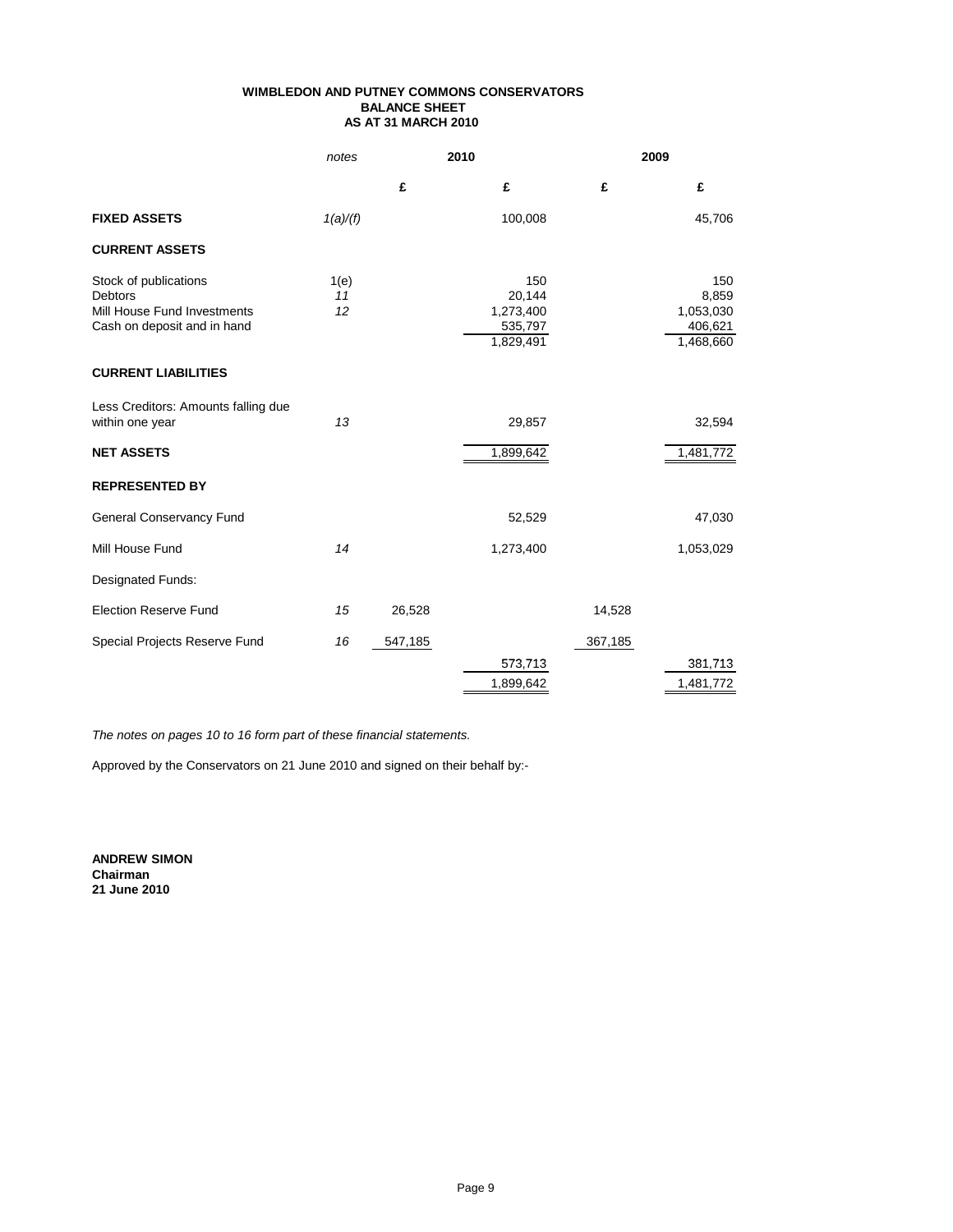#### **WIMBLEDON AND PUTNEY COMMONS CONSERVATORS NOTES TO THE FINANCIAL STATEMENT FOR THE YEAR ENDED 31 MARCH 2010**

#### **1. Accounting Policies**

#### **(a) Basis of Accounting**

The Accounts have been prepared on a going-concern basis and in accordance with relevant Accounting Standards and policies as required by "Statement of Recommended Practice - Accounting by Charities".

The value of the Commons land and buildings owned by the Conservators has not been included in the balance sheet. Under the 1871 Act none of the properties can be sold and therefore they have no market value in the Conservators' hands. For this reason no depreciation on land or buildings is shown. The insurance value is £6.6 million agreed with the Conservators' Insurance Brokers SBJ Bluefin (UK) Limited on 1 April 2009, being their estimate of the cost of rebuilding all the properties on the Common.

In March 2009, some major plant and equipment for use on the Commons was purchased rather than leased as had been the practice in the past; in accordance with generally accepted accounting practice, the costs of such equipment have been capitalized and treated as fixed assets. In subsequent years this equipment will be depreciated at a rate of 25% on the reducing balance system.

#### **(b) Fund Accounting**

General funds are unrestricted and are available for use at the discretion of the Conservators in furtherance of the objectives of the Charity.

Designated funds are unrestricted funds earmarked by the Conservators for particular purposes.

Restricted funds would be subject to restrictions imposed either by the 1871 Act, the Charities Acts 1993 and 2006 or by specific conditions attached to a donation or appeal. There are currently no restricted funds.

#### **(c) Incoming resources**

All incoming resources are included in the Statement of Financial Activities when the Charity is entitled to the income and the amount can be quantified with reasonable accuracy.

#### **(d) Resources expended**

Expenditure is recognised on an accruals basis as a liability is incurred.

Charitable expenditure comprises those costs incurred by the Charity in the delivery of its activities and services. It includes both costs that can be allocated directly to such activities and an allocation of salaries of an indirect nature necessary to support them.

Governance costs are those costs associated with meeting the constitutional and statutory requirements of the Charity and include general administrative expenses and professional fees. All costs are allocated between the expenditure categories of the Statement of Financial Activities (SOFA) on a basis designed to reflect the use of the resource.

Expenditure on the repair of equipment is written off in the year in which it is incurred.

#### **(e) Stock**

This represents the stock of publications, maps, postcards, and Christmas cards at the lower figure of either cost or net realisable value at the balance sheet date. No value has been attributed to the stock held of the book 'Wimbledon Common and Putney Heath - A Natural History' as the cost of publication has already been covered by donations and sales. Future sales will be included in income as and when they occur.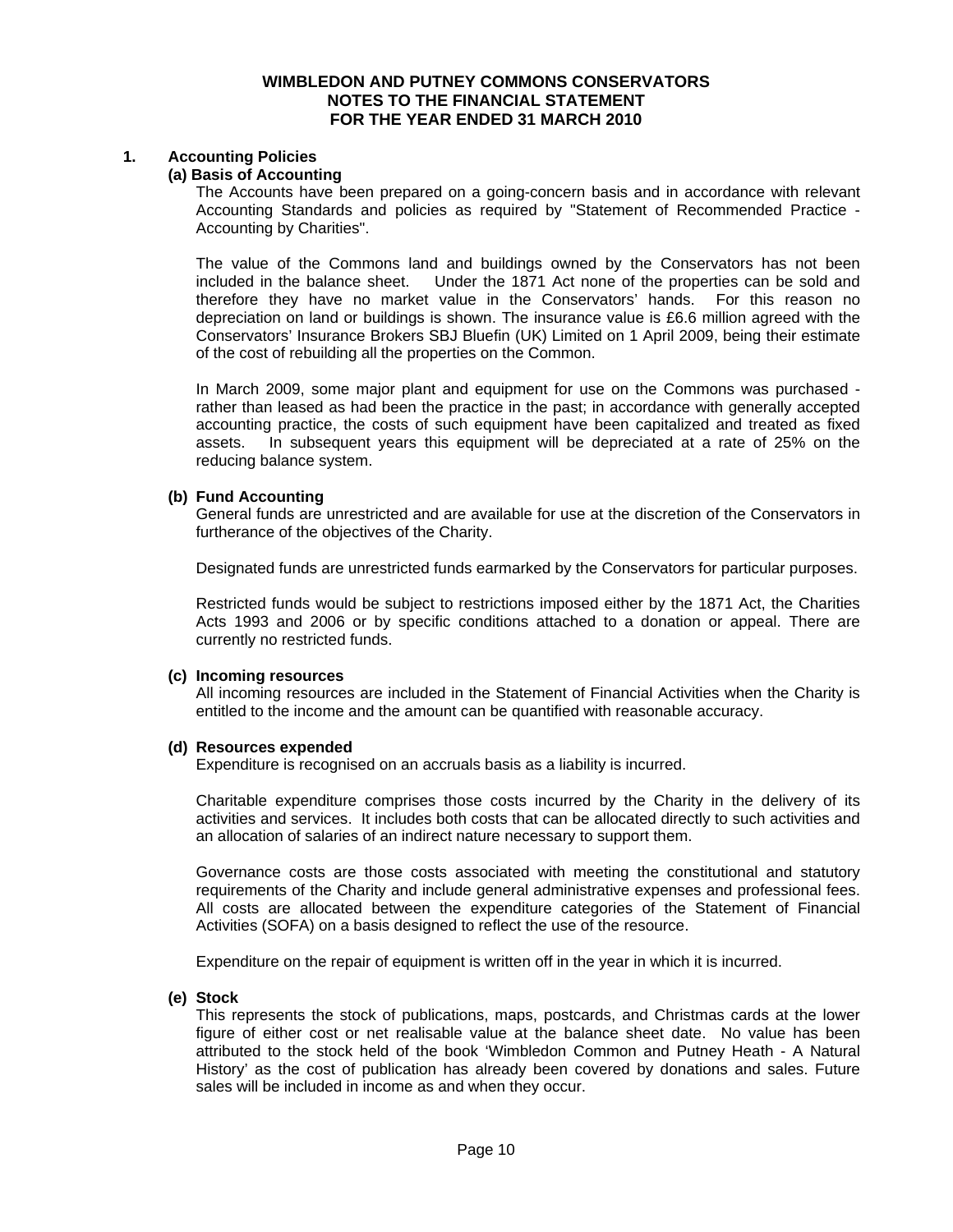#### **WIMBLEDON AND PUTNEY COMMONS CONSERVATORS NOTES TO THE FINANCIAL STATEMENT (CONTINUED) FOR THE YEAR ENDED 31 MARCH 2010**

### **(f) Tangible fixed assets**

|                       | <b>Plant and</b><br><b>Machinery</b> | <b>Equipment</b> | Total   |
|-----------------------|--------------------------------------|------------------|---------|
|                       | £                                    | £                | £       |
| <b>COST</b>           |                                      |                  |         |
| As at 1 April 2009    | 45,706                               |                  | 45,706  |
| Additions             | 55,379                               | 17,414           | 72,793  |
| As at 31 March 2010   | 101,085                              | 17,414           | 118,499 |
|                       |                                      |                  |         |
| <b>DEPRECIATION</b>   |                                      |                  |         |
| As at 1 April 2009    |                                      |                  |         |
| Charge for year       | 16,118                               | 2,373            | 18,491  |
| As at 31 March 2010   | 16,118                               | 2,373            | 18,491  |
|                       |                                      |                  |         |
| <b>NET BOOK VALUE</b> |                                      |                  |         |
| As at 31 March 2009   | 45,706                               |                  | 45,706  |
|                       |                                      |                  |         |
| As at 31 March 2010   | 84,967                               | 15,041           | 100,008 |
|                       |                                      |                  |         |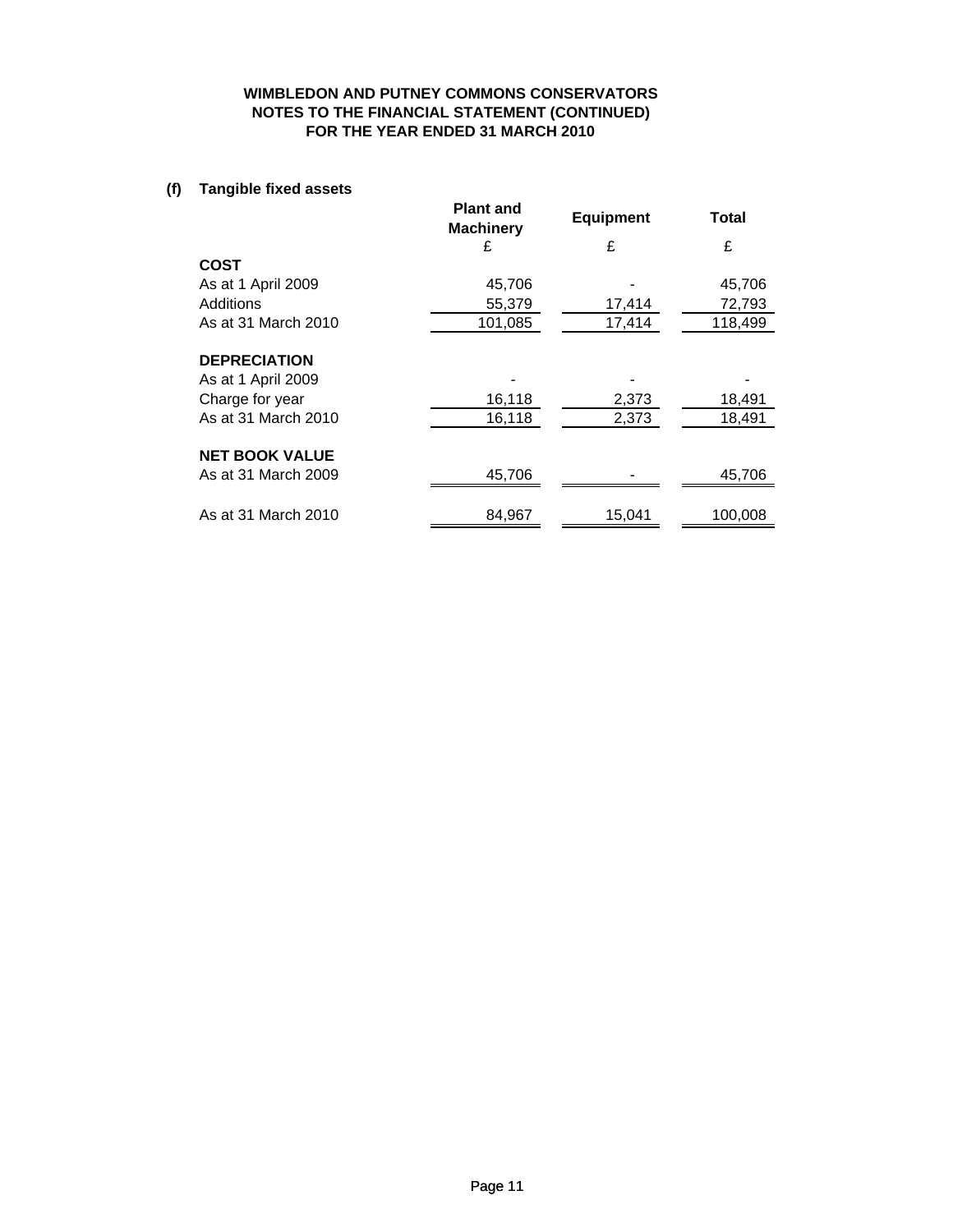#### **WIMBLEDON AND PUTNEY COMMONS CONSERVATORS NOTES OF THE FINANCIAL STATEMENT (CONTINUED) FOR THE YEAR ENDED 31 MARCH 2010**

| $\mathbf 2$ | <b>Analysis of Resources Expended</b>   | 2010      | 2009      |
|-------------|-----------------------------------------|-----------|-----------|
|             |                                         | £         | £         |
| (a)         | Windmill                                |           |           |
|             | Repairs                                 | 1,363     | 9,835     |
| (b)         | <b>Commons Security</b>                 |           |           |
|             | Payroll and pension costs (Governance)  | 112,447   | 111,771   |
|             | Payroll and pension costs (Operational) | 265,042   | 253,758   |
|             | Horses and stable upkeep                | 32,200    | 27,041    |
|             | Radios                                  | 4,914     | 4,546     |
|             | Other expenses                          | 8,759     | 9,350     |
|             |                                         | 423,362   | 406,466   |
| (c)         | <b>Commons Maintenance</b>              |           |           |
|             | Payroll and pension costs (Governance)  | 12,417    | 12,342    |
|             | Payroll and pension costs (Operational) | 240,381   | 229,245   |
|             | Materials and other expenses            | 64,338    | 66,341    |
|             | Plant and equipment leasing/repairs     | 31,490    | 52,933    |
|             | Minor Plant and equipment purchased     | 4,228     |           |
|             | Plant and equipment depreciation        | 16,118    |           |
|             |                                         | 368,972   | 360,861   |
| (d)         | <b>Playing Fields Maintenance</b>       |           |           |
|             | Payroll and pension costs (Governance)  | 10,526    | 10,463    |
|             | Payroll and pension costs (Operational) | 99,633    | 114,353   |
|             | Materials and other expenses            | 15,840    | 35,522    |
|             | Utilities and other services            | 19,998    | 21,115    |
|             | Equipment depreciation                  | 2,373     |           |
|             |                                         | 148,370   | 181,453   |
| (e)         | <b>Property Maintenance</b>             |           |           |
|             | Payroll and pension costs (Governance)  | 10,003    | 9,943     |
|             | Payroll and pension costs (Operational) | 38,640    | 38,112    |
|             | Materials and other expenses            | 61,771    | 55,600    |
|             |                                         | 110,414   | 103,655   |
| (f)         | <b>Property expenditure</b>             |           |           |
|             | New cottages and retentions             |           | 467,872   |
|             |                                         |           | 467,872   |
| (g)         | Governance                              |           |           |
|             | Payroll and pension costs (Governance)  | 72,555    | 72,119    |
|             | Utilities and services                  | 7,353     | 9,474     |
|             | Office expenses                         | 43,307    | 45,731    |
|             | Archivist fees                          | 10,940    | 9,796     |
|             | Council tax                             | 17,895    | 17,663    |
|             | Election expenses                       |           | 34,808    |
|             | Auditors' remuneration                  | 2,366     | 2,275     |
|             | Accounting                              | 4,684     | 5,812     |
|             | Surveyors' fees                         |           | 23,500    |
|             | Land consultants' fees                  |           | 1,701     |
|             | Legal fees                              | 25,833    | 51,155    |
|             | Court costs provision                   |           | (60,000)  |
|             | Bank charges                            | 125       | 97        |
|             |                                         | 185,058   | 214,131   |
|             | <b>Total</b>                            | 1,237,539 | 1,744,273 |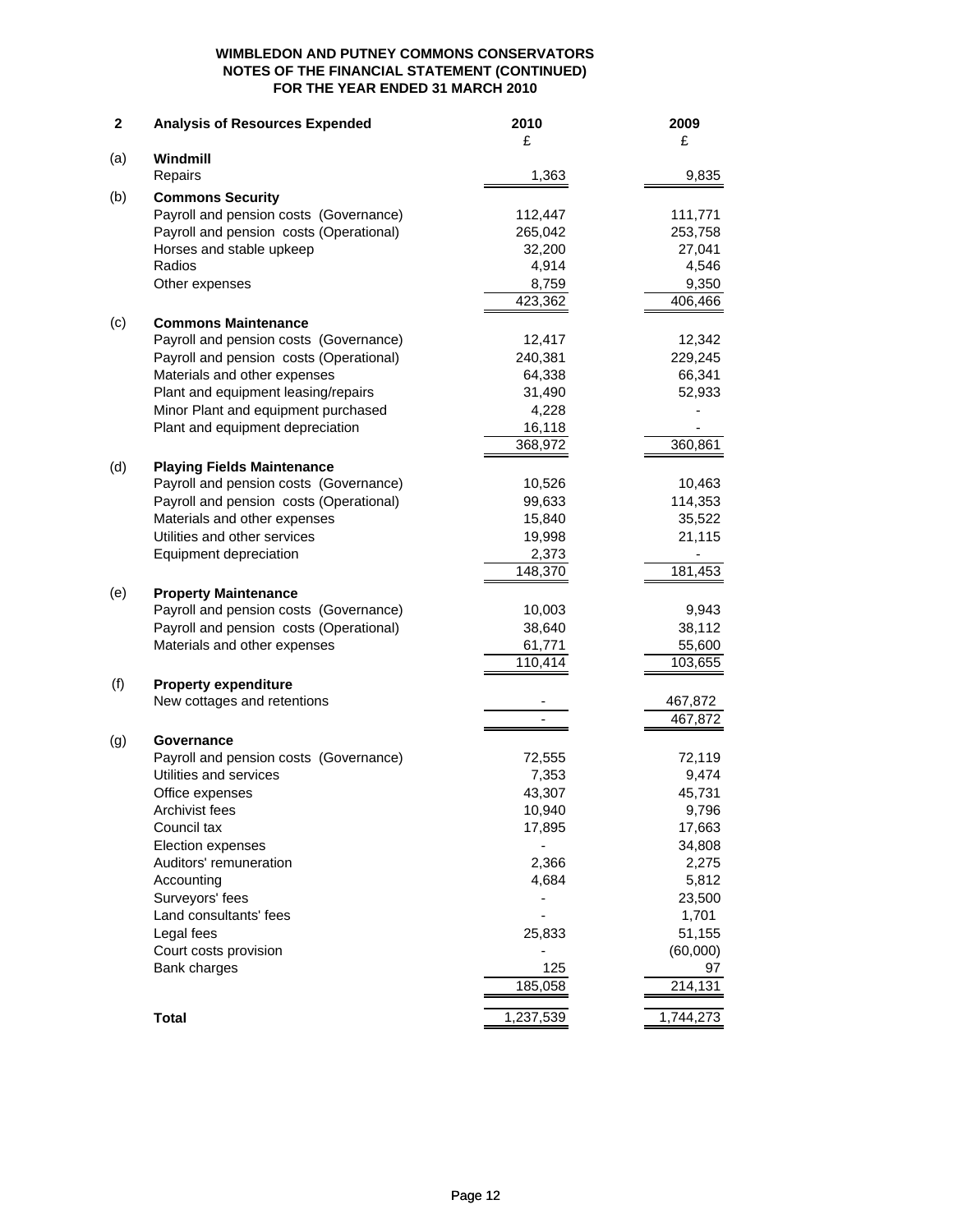# **WIMBLEDON AND PUTNEY COMMONS CONSERVATORS NOTES OF THE FINANCIAL STATEMENT (CONTINUED) FOR THE YEAR ENDED 31 MARCH 2010**

## **3 Total Resources Expended**

|                            | <b>Staff</b> | <b>Other</b> | Total     | <b>Total</b> |
|----------------------------|--------------|--------------|-----------|--------------|
|                            | <b>Costs</b> | <b>Costs</b> | 2010      | 2009         |
|                            | £            | £            | £         | £            |
| Windmill                   |              | 1,363        | 1,363     | 9,835        |
| Commons security           | 377,489      | 45,873       | 423,362   | 406,466      |
| Commons maintenance        | 252,798      | 116,174      | 368,972   | 360,861      |
| Playing fields maintenance | 110,159      | 38,211       | 148,370   | 181,453      |
| Property maintenance       | 48,643       | 61,771       | 110,414   | 103,655      |
| Property expenditure       |              |              |           | 467,872      |
|                            | 789,089      | 263,392      | 1,052,481 | 1,530,142    |
| Governance                 | 72,555       | 112,503      | 185,058   | 214,131      |
|                            | 861,644      | 375,895      | 1,237,539 | 1,744,273    |

# **4 Grants and Donations**

|                  | 2010   | 2009   |
|------------------|--------|--------|
|                  | £      | £      |
| <b>Donations</b> | 16,749 | 15,743 |
| Defra            | 53,873 | 43,663 |
|                  | 70,622 | 59,406 |

### **5 Incoming Resources from activities to further the Charity's Objects**

|                               | 2010    | 2009    |
|-------------------------------|---------|---------|
|                               |         |         |
| Levies received from Councils | 936,536 | 891,939 |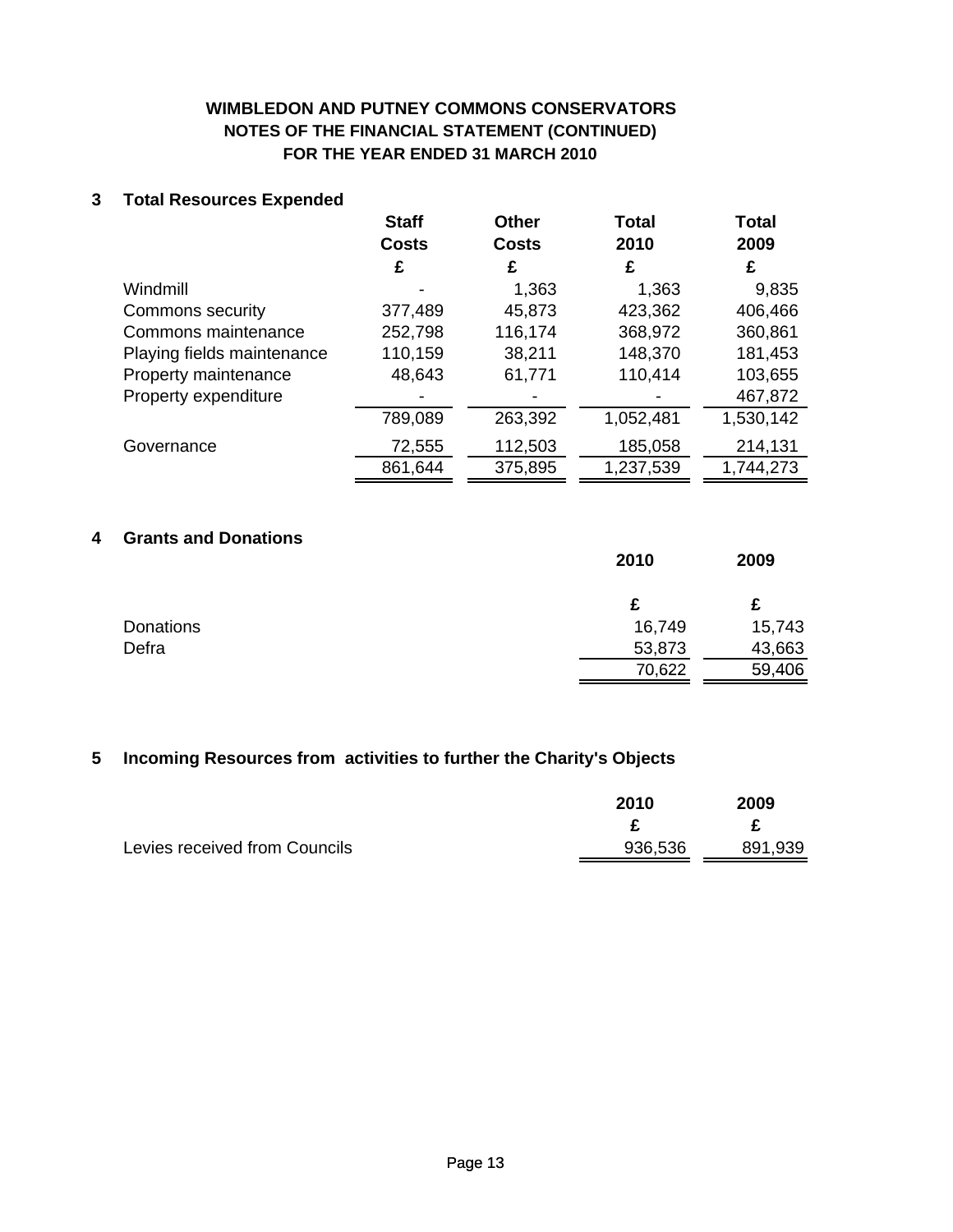# **WIMBLEDON AND PUTNEY COMMONS CONSERVATORS NOTES OF THE FINANCIAL STATEMENT (CONTINUED) FOR THE YEAR ENDED 31 MARCH 2010**

#### **6 TOTAL RESOURCES EXPENDED**

|                                 | Windmill       | Security | <b>Maintenance</b> | <b>Playing Fields</b> | Property<br><b>Maintenance</b> | Property<br>Expenditure | Total<br>charitable<br>expenditure | Governance | 2010 - TOTAL      | 2009 Total         |
|---------------------------------|----------------|----------|--------------------|-----------------------|--------------------------------|-------------------------|------------------------------------|------------|-------------------|--------------------|
|                                 | £              | £        | £                  | £                     | £                              | £                       | £                                  | £          | £                 | £                  |
| <b>Costs directly</b>           |                |          |                    |                       |                                |                         |                                    |            |                   |                    |
| allocated to activities         |                |          |                    |                       |                                |                         |                                    |            |                   |                    |
| Payroll and pensions costs      | $\overline{a}$ | 265,042  | 240,381            | 99,633                | 38,640                         | $\overline{a}$          | 643,696                            | ٠          | 643,696           | 635,468            |
| Horse and stable upkeep         |                | 32,200   |                    |                       |                                |                         | 32,200                             |            | 32,200            | 27,041             |
| Radios                          |                | 4,914    | ×                  |                       | ٠                              |                         | 4,914                              |            | 4,914             | 4,546              |
| Other expenses                  |                | 5,488    | 4,658              | 106                   | 52                             |                         | 10,304                             |            | 10,304            | 12,732             |
| Materials                       |                |          | 3,745              | 10,746                | 21,154                         |                         | 35,645                             |            | 35,645            | 31,624             |
| Fuel costs                      |                |          | 9,709              | 2,022                 | ٠                              |                         | 11,731                             |            | 11,731            | 13,872             |
| Cleaning, litter disposal etc   |                |          | 23,010             | 4,615                 | ٠                              |                         | 27,625                             |            | 27,625            | 24,331             |
| Contract work                   |                |          | 12,280             | 650                   | 36,065                         |                         | 48,994                             |            | 48,994            | 46,093             |
| Plant and equipment leased      |                |          | 5,700              | 3,846                 | ٠                              |                         | 9,546                              |            | 9,546             | 41,938             |
| Plant and equipment Purchased   |                |          | 4,228              |                       |                                |                         | 4,228                              |            | 4,228             | 45,706             |
| Plant and equipment capitalised |                |          | $\sim$             |                       |                                |                         |                                    |            | $\sim$            | (45, 706)          |
| Utilities and services          |                | 1,199    | 5,252              | 9,105                 | ÷.                             |                         | 15,556                             |            | 15,556            | 10,306             |
| Insurance                       |                | 2,072    | 5,684              | 3,500                 | 4,500                          |                         | 15,756                             |            | 15,756            | 17,148             |
| Repairs and spares              | 1,363          |          | 25,790             | 1,247                 |                                |                         | 28,401                             |            | 28,401            | 46,355             |
| Stable redevelopment            | $\overline{a}$ |          | ÷                  |                       |                                |                         |                                    |            |                   |                    |
| New cottages                    |                |          |                    |                       |                                |                         |                                    |            |                   | 467,872            |
|                                 |                |          |                    |                       |                                |                         |                                    |            |                   |                    |
| Windmill car park resurfacing   |                |          |                    |                       |                                |                         |                                    |            |                   |                    |
| Manor cottage extension         |                |          |                    |                       |                                |                         |                                    |            | $\overline{a}$    |                    |
| Garage renewal                  |                |          |                    |                       |                                |                         |                                    |            |                   |                    |
| Depreciation                    | 1.363          | 310,915  | 16,118<br>356,556  | 2,373<br>137,844      | 100,411                        |                         | 18,491<br>907,088                  |            | 18,491<br>907,088 | 6,297<br>1,385,623 |
|                                 |                |          |                    |                       |                                |                         |                                    |            |                   |                    |
| Support costs allocated         |                |          |                    |                       |                                |                         |                                    |            |                   |                    |
| to activities                   |                |          |                    |                       |                                |                         |                                    |            |                   |                    |
| Payroll and pensions costs      |                | 112,447  | 12,417             | 10,526                | 10,003                         |                         | 145,393                            | 72,555     | 217,948           | 216,638            |
| Utilities and services          |                |          |                    |                       |                                |                         |                                    | 7,353      | 7,353             | 9,474              |
| Office expenses                 |                |          |                    |                       |                                |                         |                                    | 43,307     | 43,307            | 45,731             |
| Archivist fees                  |                |          |                    |                       |                                |                         |                                    | 10,940     | 10,940            | 9,796              |
| Council Tax                     |                |          |                    |                       |                                |                         |                                    | 17,895     | 17,895            | 17,663             |
| <b>Election Expenses</b>        |                |          |                    |                       |                                |                         |                                    |            |                   | 34,808             |
| Auditors remuneration           |                |          |                    |                       |                                |                         |                                    | 2,366      | 2,366             | 2,275              |
| Accountancy charges             |                |          |                    |                       |                                |                         |                                    | 4,684      | 4,684             | 5,812              |
| Surveyors fees                  |                |          |                    |                       |                                |                         |                                    | ٠          |                   | 23,500             |
| Land consultants fees           |                |          |                    |                       |                                |                         |                                    | ٠          |                   | 1,701              |
| Legal fees                      |                |          |                    |                       |                                |                         |                                    | 25,833     | 25,833            | 51,155             |
| Court costs provisions          |                |          |                    |                       |                                |                         |                                    |            | $\sim$            | (60,000)           |
| <b>Bank charges</b>             |                |          |                    |                       |                                |                         |                                    | 125        | 125               | 97                 |
|                                 |                | 112,447  | 12,417             | 10,526                | 10,003                         |                         | 145,393                            | 185,058    | 330,451           | 358,650            |
|                                 | 1,363          | 423,362  | 368,972            | 148,370               | 110,414                        | $\sim$                  | 1,052,481                          | 185,058    | 1,237,539         | 1,744,273          |
|                                 |                |          |                    |                       |                                |                         |                                    |            |                   |                    |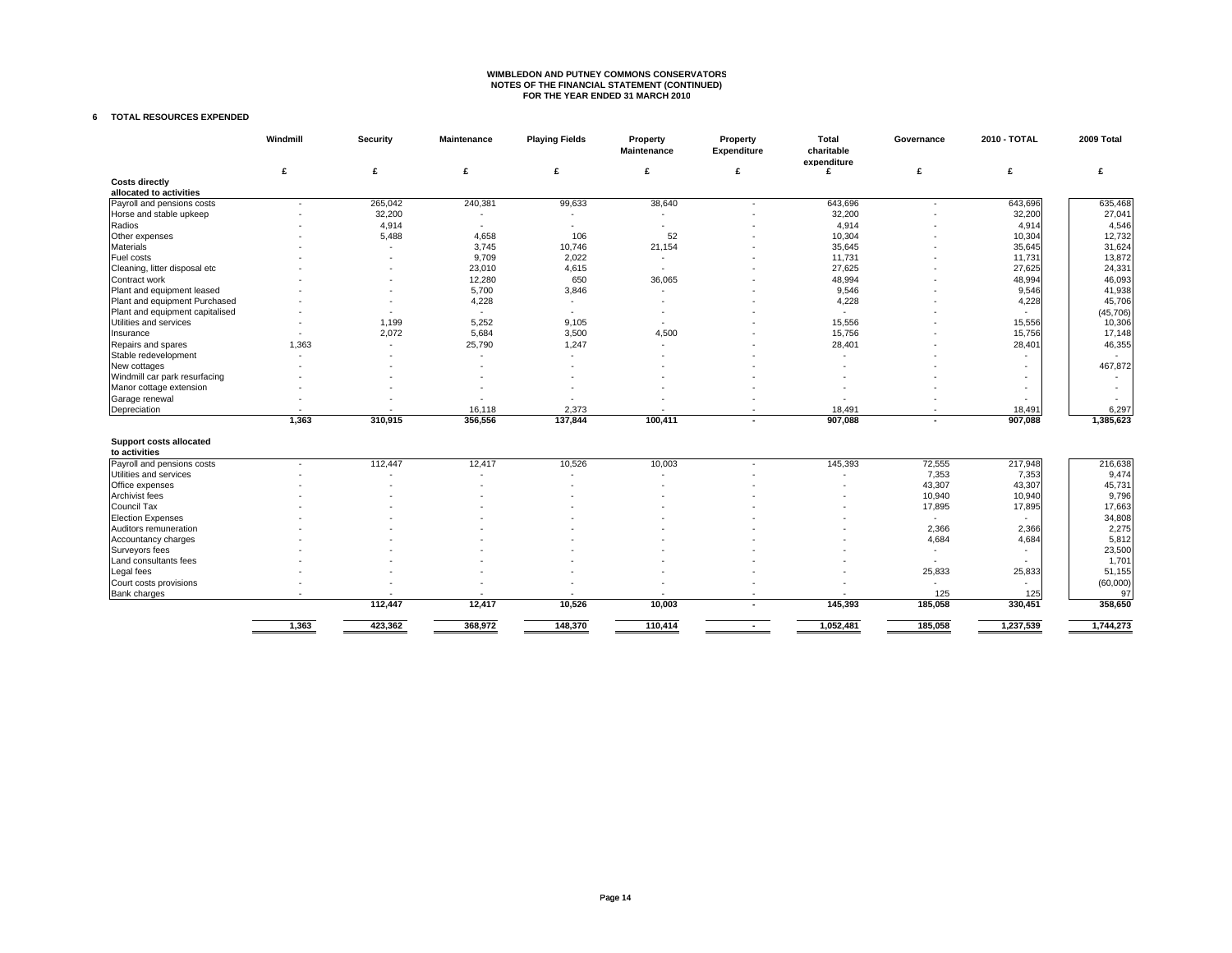#### **WIMBLEDON AND PUTNEY COMMONS CONSERVATORS NOTES TO THE FINANCIAL STATEMENTS (CONTINUED) FOR THE YEAR ENDED 31 MARCH 2010**

#### **7 Analysis of Net Assets between funds**

|                             | General      | <b>Designated</b>        | <b>Mill House</b> | <b>Total</b> |  |
|-----------------------------|--------------|--------------------------|-------------------|--------------|--|
|                             | <b>Funds</b> | <b>Funds</b>             | <b>Fund</b>       | <b>Funds</b> |  |
|                             |              |                          |                   |              |  |
| Fixed assets                | 100,008      | $\overline{\phantom{0}}$ |                   | 100.008      |  |
| Current assets              | 556,091      | $\overline{\phantom{0}}$ | 1.273.400         | 1,829,491    |  |
| <b>Current liabilities</b>  | (29,857)     | $\overline{\phantom{0}}$ |                   | (29, 857)    |  |
| Net Assets at 31 March 2010 | 626.242      | $\blacksquare$           | 1,273,400         | 899,642,ا    |  |

#### **8 Staff Costs are analysed as follows**

|                       | 2010    | 2009    |
|-----------------------|---------|---------|
|                       |         |         |
| Gross payroll         | 664.683 | 657,036 |
| Social Security costs | 52.973  | 52,123  |
| <b>Pensions</b>       | 143,988 | 142.948 |
|                       | 861,644 | 852,106 |

The average number of employees during the year calculated on the basis of full-time equivalents was as follows:

|                                   | 2010<br>number | 2009<br>number |
|-----------------------------------|----------------|----------------|
| Clerk and Ranger, Chief Executive |                |                |
| Deputy Clerk and Ranger           |                |                |
| Administration                    |                |                |
| Wildlife & Conservation Officer   |                |                |
| Security                          |                |                |
| Maintenance                       |                |                |
| <b>Playing Fields</b>             | 2              | 3              |
| Property                          |                |                |
|                                   | 21             | 22             |

Certain employees are required to live in accommodation owned by the Conservators. In respect of these properties the Conservators pay the council tax, water rates and telephone line rental.

#### **9 Conservators' remuneration and related party transactions**

None of the Conservators receives any remuneration or expenses, nor do they or any person related to the Charity have any personal interest in any transaction or contract entered into by the Charity during the year (2008/9 - Nil).

#### **10 Taxation**

As a Charity, Wimbledon and Putney Commons Conservators are exempt from tax on income and gains falling within section 505 of the Taxes Act 1988 or s256 of the Taxation of Chargeable Gains Act 1992 to the extent that these are applied to its charitable objects. No tax charges have arisen in the Charity.

|    |                                                  | 2010   | 2009<br>£ |
|----|--------------------------------------------------|--------|-----------|
| 11 | <b>Debtors</b><br>Sundry debtors and prepayments | 20,144 | 8,859     |